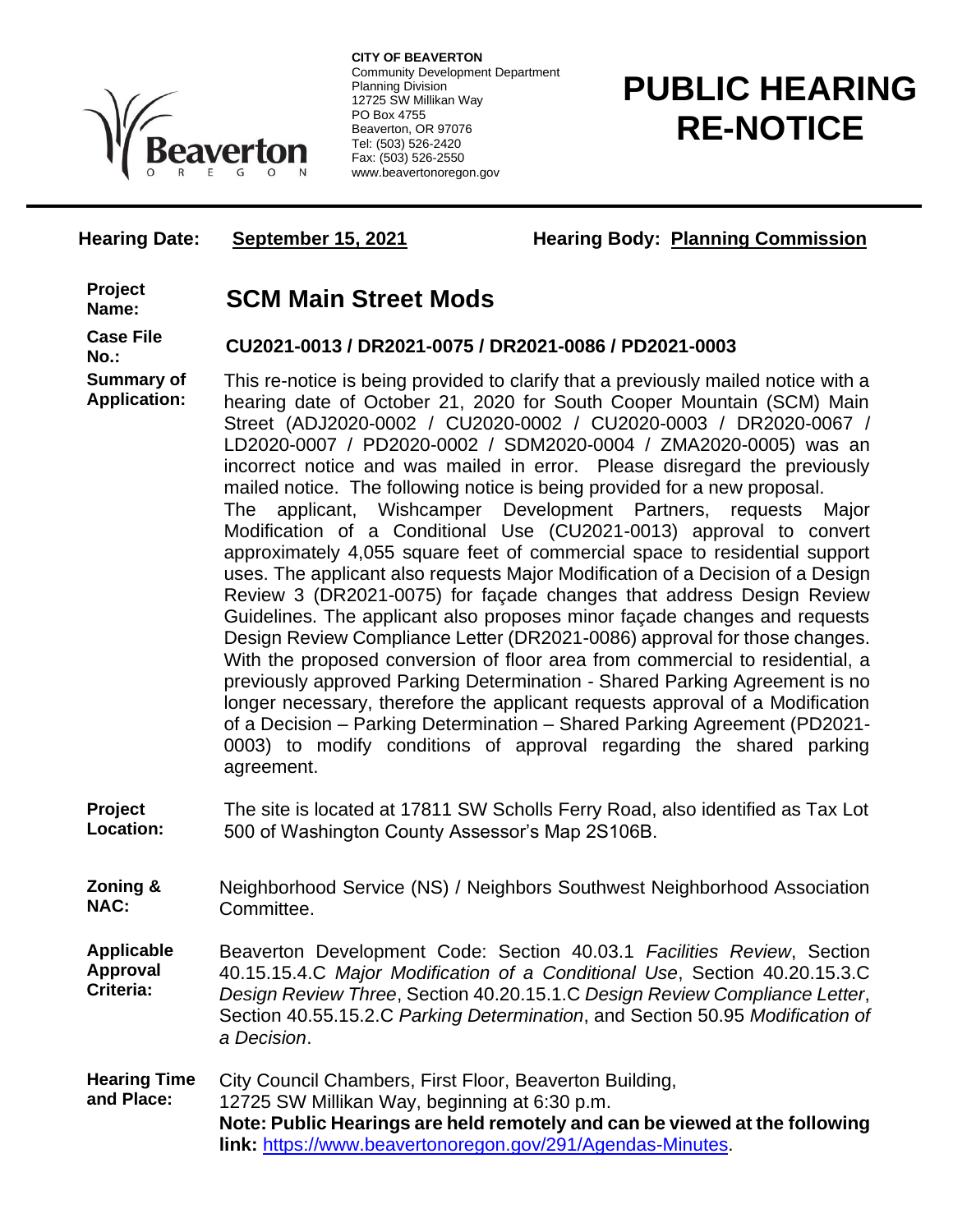| Staff           | Elena Sasin, Associate Planner            |
|-----------------|-------------------------------------------|
| <b>Contact:</b> | 503-278-1482 / esasin@beavertonoregon.gov |

**Given the current COVID-19 crisis the City of Beaverton strongly encourages submitting written public testimony via email to the project planners.** However, visitor comments and public hearing testimony can be provided in the following ways:

- In writing via email to the project planner [esasin@beavertonoregon.gov](mailto:esasin@beavertonoregon.gov) or [mailboxcddplanning@beavertonoregon.gov.](mailto:mailboxcddplanning@beavertonoregon.gov)
- *In writing via mail to project planner to PO Box 4755, Beaverton, OR 97076*
- *In person on a video link.* The Planning Commission Meeting can be viewed from the Beaverton Building Council Chambers, and in-person public hearing testimony may be provided on a computer set up in the Beaverton Building.
- *Join Zoom webinar conference via phone or computer. Meeting ID and password, as well as the meeting link, can be found at*  [https://www.beavertonoregon.gov/291/Agendas-Minutes.](https://www.beavertonoregon.gov/291/Agendas-Minutes)

*NOTE: The City of Beaverton has declared a State of Emergency due to COVID-19 and the Community Development Division is closed to the public until further notice. The Community Development Department is evaluating temporary changes to processes and procedures to respond appropriately to the COVID-19 State of Emergency, and is committed to ensuring that the land use review process continues to fulfill the requirements of state and local law while protecting the health and wellbeing of the community.*

Pursuant to Section 50.83 of the Beaverton Development Code, written comments or exhibits submitted prior to the hearing to be submitted by staff at the hearing must be received by the City Recorder no later than 4:30 p.m. on the day of the scheduled hearing. Mailed written comments to the Commission should be sent to the attention of Elena Sasin, Planning Division, PO Box 4755, Beaverton, OR 97076. To be made a part of the staff report, correspondence needs to be received by **September 3, 2021**. All written testimony provided prior to the meeting will be provided to Planning Commission prior to their decision. Please reference the Case File Number and Project Name in your written comments. Comments may also be provided via email to [esasin@beavertonoregon.gov.](mailto:esasin@beavertonoregon.gov)

A copy of all documents and evidence submitted by or on behalf of the applicant, and applicable review criteria, are available for inspection. Please contact the project planner for more information or to view documents electronically. A copy of the staff report will be available for inspection at no cost at least seven (7) calendar days before the hearing. A copy of any or all materials will be provided at a reasonable cost. A copy of the staff report may also be viewed online at: [www.beavertonoregon.gov/DevelopmentProjects](http://www.beavertonoregon.gov/DevelopmentProjects) Staff strongly encourages you to participate in the public process by reviewing documents online and viewing the public meeting at [https://www.beavertonoregon.gov/291/Agendas-Minutes.](https://www.beavertonoregon.gov/291/Agendas-Minutes) If you do not have the technology to view documents, watch, or participate in the meeting, please contact the project planner for additional support.

The Planning Commission shall conduct hearings in accordance with adopted rules of procedure and shall make a decision on the development application after the hearing closes. Failure to raise an issue in a hearing, by testifying in person or by letter, or failure to provide statements or evidence with sufficient specificity to afford the decision making authority an opportunity to respond to such issue, precludes appeal to the Land Use Board of Appeals on the issue.

#### **Facilities Review Committee Meeting Day: Wednesday, August 25, 2021**

**How to Participate:**